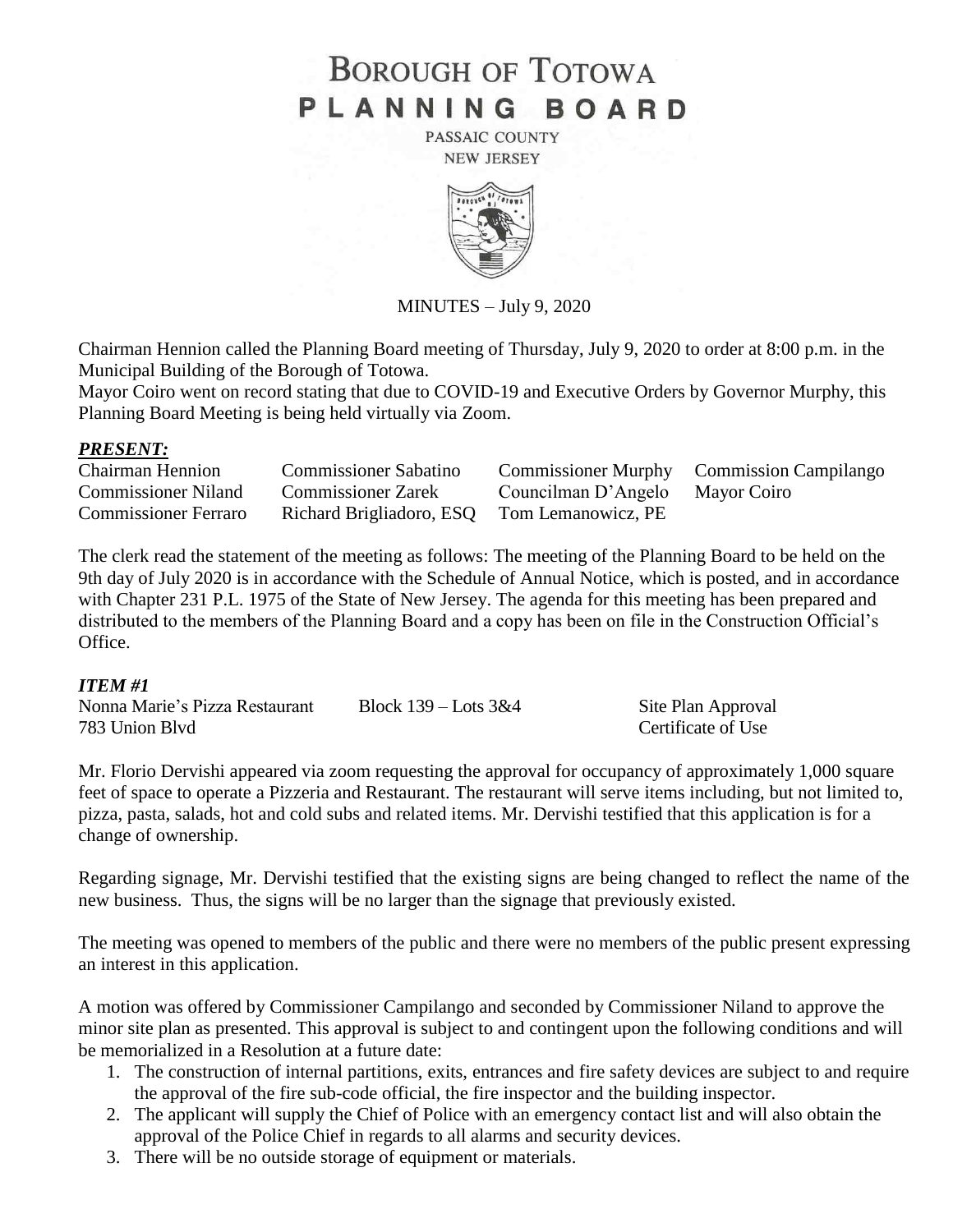**ITEM #2** 

- 4. The Applicant will replace the existing text sign with the name of her business. Applicant is also permitted to place a sign in the window to identify the business, but the sign shall not exceed twenty percent of the glass window area.
- 5. All terms and conditions of the Board's prior resolutions remain in full force and effect except as satisfied or amended and not in conflict with this approval.

Nine agreed to a roll call vote… 9-0

| 11 L.VI #2                             |                         |                                  |
|----------------------------------------|-------------------------|----------------------------------|
| <b>GOM Real Estate Investment, LLC</b> | Block $11$ – Lot $9.01$ | Amended Site Plan Approval       |
| 95 Shepherds                           |                         | Variances – Set backs, building  |
|                                        |                         | length, width of parking spaces. |

Jerome A. Vogel, Attorney for the applicant appeared via Zoom with a request for preliminary and final site plan approval, as well as ancillary "c" or bulk variance relief, a *de minimis* exception and design waivers. The Applicant seeks approval in order to construct a new boulevard style access drive off of Shepherds Lane in order to construct two buildings containing a total of seventy-four dwelling units. Fifty-nine of the dwelling units will be market rate and fifteen of the units will be affordable housing units. The fifteen units of affordable housing will be dispersed throughout the project.

Testifying on behalf of the Applicant was Patrick D. McClellan, P.E., a Licensed Professional Engineer in the State of New Jersey. Mr. McClellan oriented the Board to the site and the surrounding area. The site is approximately 5.59 acres in size. It has approximately 215 feet of frontage on Shepherds Lane. The site is located across the street from Holy Sepulcher Cemetery. In addition, there are single-family residential homes located within nearby Murphy Court and Boyle Avenue, and there are also commercial or industrial sites located on Shepherds Lane. Mr. McClellan testified about significant topographic features which exist on the site. In addition, he stated that the property is constrained by environmental conditions inclusive of wetlands on the westerly side of the property as well as a regulated stream that runs through the property. Mr. McClellan estimated that approximately one-third of the site cannot be developed due to environmental constraints. Mr. McClellan stated that the Applicant designed the development to be located outside of the wetlands. As a result, the Applicant attempted to centralize disturbance in order to comply with the requirements of the R-AH-2 Ordinance.

Mr. McClellan testified that the Applicant is proposing development on the easterly side of the Property. The Applicant proposes to construct two buildings with 74 dwelling units whereas the prior application that was approved by the Planning Board consisted of four buildings with a total of fifty-four dwelling units. Each building will be approximately 62 feet wide and 220 feet long. Each building will provide three stories of residential living space above parking. There will be thirty-seven dwelling units located in each building for a total of 74 for rent dwelling units.

Mr. McClellan testified that the application is fully compliant with the Residential Site Improvement Standards (RSIS) with respect to the number of on-site parking spaces where 148 parking spaces are proposed. Mr. McClellan testified that with respect to the prior application, the Applicant was proposing 122 parking spaces and the Board granted variance relief for five parking spaces. The Board granted a de minimis exception from the RSIS requirements because the site was previously deficient five parking spaces.

Mr. McClellan testified that in accordance with the R-AH-2 Ordinance, the maximum density is fifteen dwelling units per acre. The Applicant would thus be entitled to have eighty-three dwelling units on the site in order to meet the maximum density of fifteen units per acre. However, the Applicant is proposing seventy-four dwelling units, thus the Applicant is under the permitted density allowed under the R-AH-2 Ordinance.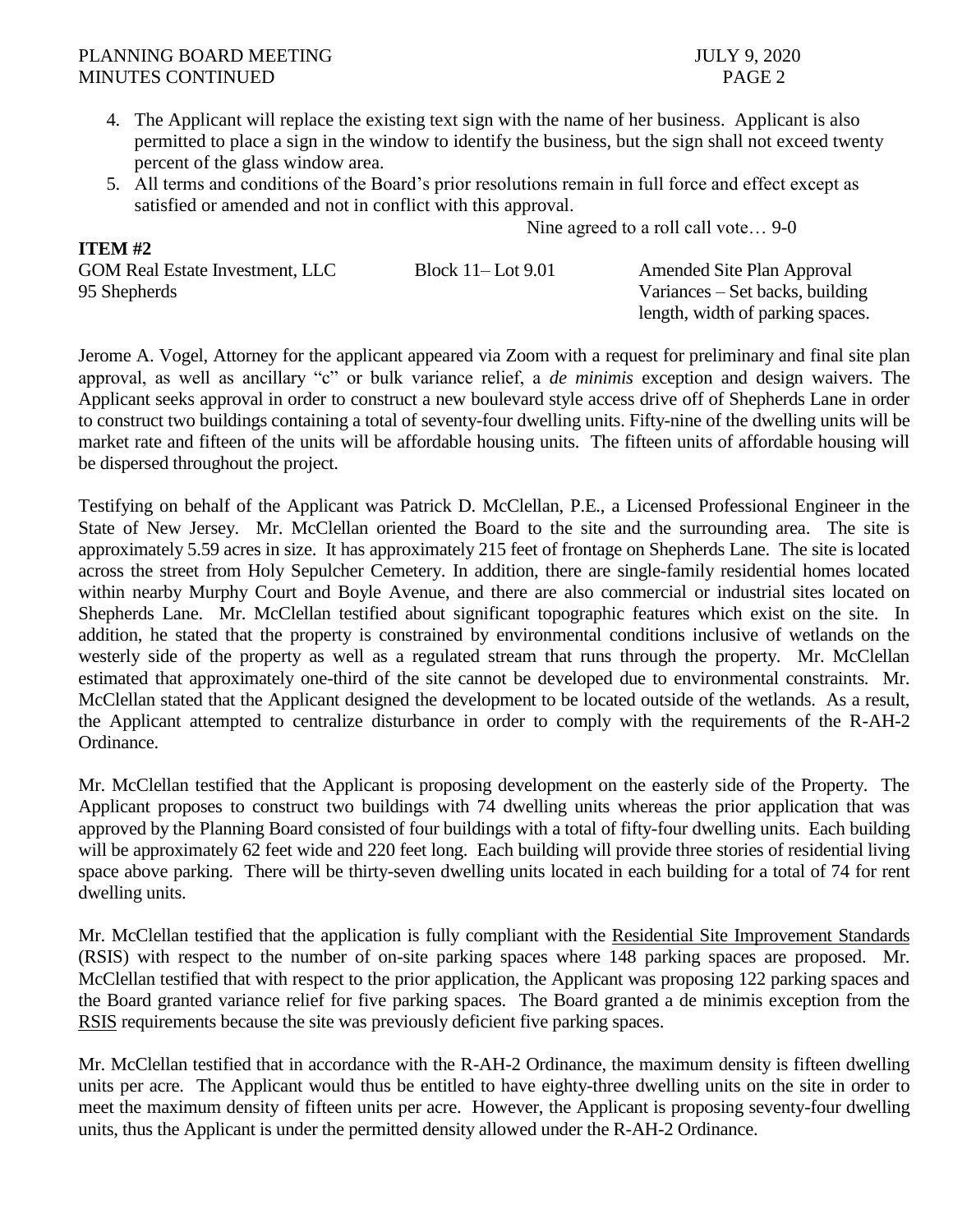Mr. McClellan also addressed the Boulevard access way. Mr. McClellan reviewed Sheet 4 of the Site Plan and confirmed that the Boulevard access way has not been altered from that which was previously approved by the Planning Board.

Mr. McClellan testified in regard to elevation increases in the area of Building A on the site. He indicated that the elevation increases from approximately 160 +/- up to 180 +/- in the area of Building A and the area behind the building. The Applicant will install retaining walls around the perimeter of the Property. Along the southerly edge of the residential properties, the wall will be about 20 feet +/- tall. As a result, the proposed buildings are characterized as being down in a hole.

Mr. McClellan indicated that the site will have assigned parking spaces. There are two points of access regarding the parking underneath each building. Mr. McClellan testified that the proposed traffic circulation results in a more efficient circulation than that which was previously approved by the Planning Board.

Mr. McClellan also testified in regard to the Stormwater Management Plan. He stated that the New Jersey Department of Environmental Protection (NJDEP) in 2018 approved the Applicant's Stormwater Management Plan. He indicated that there was no change to the Plan as a result of the proposed development of the site. Mr. McClellan also indicated that the Applicant has received permits from the NJDEP regarding stormwater management.

Mr. McClellan next reviewed the Board Engineer's report dated July 6, 2020 prepared by Thomas R. Lemanowicz, P.E., P.P., C.M.E., C.F.M. from Richard A. Alaimo Engineering Associates. Mr. McClellan stipulated that the Applicant has no objection to the terms and conditions set forth in the Board Engineer's report and the Applicant intends to comply with the comments contained in the Board Engineer's report. In addition, Mr. McClellan sought to clarify certain items identified in the Board Engineer's report. Mr. McClellan reviewed page 2 of the Board Engineer's review report under Section B, Technical Review Item 3 comments regarding site circulation, signs, as well as the location and angles of parking spaces. Mr. McClellan stipulated that the Applicant will work with the Board Engineer regarding traffic flow, traffic circulation and the parking layout to address any concerns that the Board Engineer has to the satisfaction of the Board Engineer. In addition, Mr. McClellan stipulated that he would work along with the Board Engineer to satisfactorily address any comments or concerns of the Board Engineer regarding the number, placement and type of signs in the parking lot of the site.

Mr. McClellan next addressed Section B, Technical Review Item 7 regarding the width of parking spaces underneath the building. Mr. McClellan stated that there are columns shown within the under-building parking that fall on the parking space stripe. Thus, there is a pinch point regarding certain parking spaces which reduces the width of the parking space from 9 feet to 8 feet, 6 inches in the area where the pinch point occurs. Mr. McClellan testified that the remainder of the parking space maintains a width of 9 feet. As a result, Mr. McClellan testified that the Applicant seeks a *de minimis* exception from the RSIS for the width of some of the underbuilding parking stalls at 8 feet, 6 inches where a minimum parking stall width of 9 feet is required.

Next, in regard to Section B, Technical Review Item 9, pursuant to NJAC 5:21-4.5(g) the minimum width of sidewalks is 4 feet. However, the plans indicate a 3.5-foot width between Building B and the drive-aisle. Mr. McClellan confirmed that the Applicant will modify the plan to meet the 4-foot requirement. Thus, there is no relief required in regard to the sidewalk width.

Mr. McClellan next reviewed Section B, Technical Review Item 10 and confirmed that the Applicant will comply with that comment.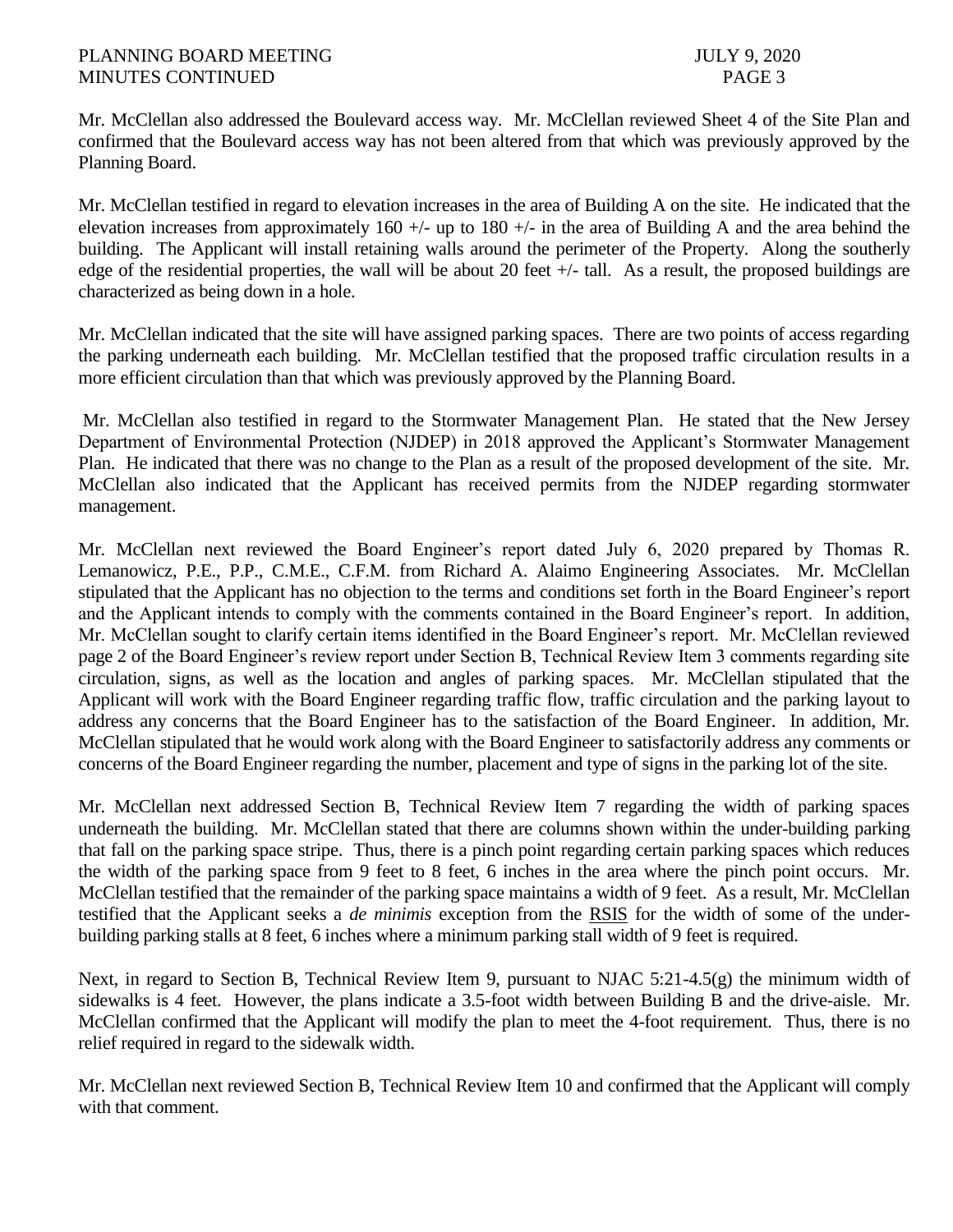Mr. McClellan reviewed Section B, Technical Review Item 11, and he stipulated that in regard to improvements relating to a neighboring properties encroachments onto the southern corner of the Property, the project is designed to accommodate the encroachments. Mr. McClellan testified that there is no objection on behalf of the Applicant that if the application is approved, the Resolution shall contain a condition that the Board's action in approving the application cannot be implied as granting an approval of any encroachment onto the subject Property from a neighboring property.

Mr. McClellan reviewed Section B, Technical Review Item 24, and he testified that the Applicant has prepared a very sophisticated Stormwater Management Report which has been provided to the NJDEP. The Report is extremely thorough and the site is exempt from groundwater recharge. The Applicant has received its permitting from the NJDEP regarding stormwater management. Mr. McClellan stated that the approval of this application will not result in any change to the permits that have been secured from the NJDEP. Mr. McClellan represented that the NJDEP issued a flood hazard permit which includes a finding that the Stormwater Management Plan is satisfactory in regard to the 54-unit project.

In regard to Section B, Technical Review Item 44, the nature and sufficiency of the lighting plan was addressed by Mr. McClellan. Mr. McClellan represented that the Applicant will provide a fully compliant lighting plan. He then offered into evidence Exhibit A-1, which is an updated Lighting Plan dated June 26, 2020 and prepared by his office. Mr. McClellan also recognized that the updated Lighting Plan would be subject to the review and approval of the Board Engineer.

In regard to Section B, Technical Review Item 15, Mr. McClellan discussed N.J.A.C. 5:21-5.3(b) which indicates that water distribution piping shall be connected into loops. Mr. McClellan testified that he would review the appropriate regulations with the Board Engineer, and if the water distribution system needs to be looped, it will be looped, or if it's not required to be looped and it could be handled as a straight connection, the Applicant will address that to the satisfaction of the Board Engineer.

The Board had questions in regard to the visibility of Building A from the residents on Boyle Avenue. Building A is at a height of 44.03 feet which is less than the maximum height of 45 feet permitted in the R-AH-2 Zone. Mr. McClellan testified that for example, the owner of residential property identified as Lot 5 would have a view wherein approximately 20 feet of Building A would be above the wall, but there would be landscaping which would further shield the building from view.

The Applicant also stipulated to provide a structural and geo-technical analysis relative to any retaining walls constructed on-site. Mayor Coiro requested that the Applicant provide as much vegetative screening as is possible to protect the residents on Boyle Avenue.

Mr. McClellan next reviewed the Board Planner's report dated July 8, 2020 and prepared by Darlene A. Green, P.P., AICP of Maser Consulting, P.A. Mr. McClellan reviewed the variances as outlined in Section B and commencing on page 3 of the Board Planner's report. Mr. McClellan represented that the Applicant is not requesting a variance regarding the affordable housing set-aside. The Applicant will comply in all respects with the number of affordable housing units, the dispersal of affordable housing units and a bedroom mix for the affordable housing units in order to comply with the appropriate affordable housing regulations.

The Applicant requires the following "c" or bulk variances:

1. **Section 415-151A.** – Variance for tract setback. The Ordinance requires a minimum track setback of 40 feet. Further, no parking lots or buildings are permitted within this area. The Applicant proposes a 31.4 foot setback to Building "A" with a 28.8-foot setback to a bump out on Building A. Also, a surface parking area is located within the 40-foot setback along the southwestern property line and 12.6 feet from the southeastern property line.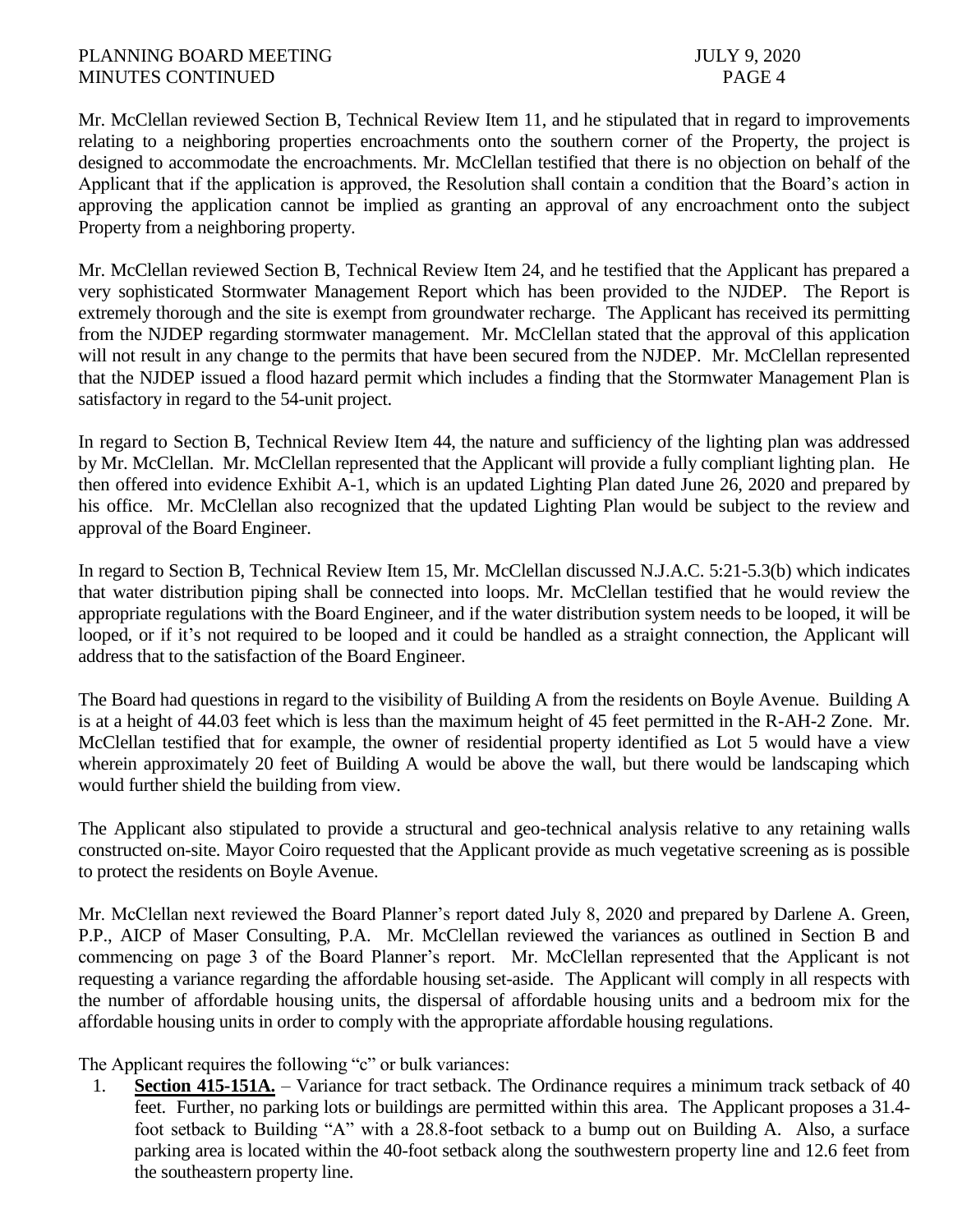# **Section 415-151A con't.**

The Applicant seeks "c" variance relief due to the environmental constraints on the westerly side of the site along with steep slopes on the easterly portion of the site which impacts the location of the buildings and parking area.

- 2. **Section 415-151A.** Variance for building wall front-to-front setback. The Ordinance requires a minimum tract setback of 75-feet between the front walls of buildings. The Applicant proposes a 56.6-foot setback between the front walls of Buildings "A" and "B". The Applicant requests ancillary "c" or bulk variance relief once again due to the environmental constraints and topography of the site which dictates where the buildings could be located on the site.
- 3. **Section 415-151A.** Variance for building length. The Ordinance limits building length to 200 feet for multi-family dwellings. The Applicant proposes Buildings "A" and "B" to be 220 feet. However, this does not account for the 1.5-foot overhangs on each end. Therefore, the Applicant seeks a variance for a building length of 223 feet. The Applicant previously received variance approval for a building length of 211 feet in 2017. The Applicant has reduced the number of buildings from four (4) buildings to two (2) buildings while slightly increasing the length of the buildings from that which was previously approved in 2017.
- 4. **Section 415-151A.** Variance for number of stories. The Ordinance limits building height to three stories. The Applicant is proposing three (3) stories of residential living space above one (1) story of parking. The Applicant does, however, comply with the height requirement in the zone not to exceed a maximum of 45 feet. (It should be noted that the 2017 approval permitted four-story stacked townhomes.)

Next, in regard to Items 9-24 of the Board Planner's report, the Applicant requires variance relief associated with the proposed landscaping.

- 5. **Section 415-156A.(1)** Variance for landscape buffer. The Ordinance requires a 50-foot wide natural landscape buffer from properties with single-family detached homes along Boyle Avenue and Murphy Court. Additionally, no existing tree is permitted to be cut or removed, unless dead or diseased, and no building or parking lot shall be within 50 feet of the property line. The Applicant does not propose a 50 foot buffer along the property line abutting single-family uses located along Boyle Avenue. In fact, Building "A" is located within the 50-foot buffer.
- 6. **Section 415-156A.(3)(a)** Variance for number of shade trees. The Ordinance requires the existing trees within the buffer area to be supplemented by one shade tree for every 50 linear feet of buffer. The proposed development requires a buffer along approximately 436 feet along the property line adjacent to single-family uses along Boyle Avenue (hereinafter "Boyle Avenue buffer") and approximately 464 feet along the property line adjacent to single-family uses on Murphy Court (hereinafter "Murphy Court buffer"). Therefore, nine shade trees are required in each of the Boyle Avenue and Murphy Court buffers. The Applicant proposes six shade trees within the 50-foot-wide buffer from Murphy Court.
	- 7. **Section 415-156A.(3)(b**) Variance for number of evergreen trees. The Ordinance requires the existing trees within the buffer area to be supplemented by two evergreen trees for every 25 linear feet of buffer. The proposed development requires 37 evergreen trees in the Murphy Court buffer. The Applicant proposes 32 evergreen trees within the 50-foot buffer from Murphy Court.
	- 8. **Section 415-156A.(3)(c)** Variance for number of shrubs. The Ordinance requires the existing trees within the buffer area to be supplemented by 15 shrubs for every 50 linear feet of buffer. The proposed development requires 31 shrubs in the Boyle Avenue buffer and 139 shrubs in the Murphy Court buffer. The Applicant proposes 27 shrubs in the Murphy Court buffer.
	- 9. **Section 415-156A.(5)(a)** Variance for shade tree size. The Ordinance requires shade trees within the buffer to have a minimum caliper of three inches and a height of 12 to 14 feet. The proposed Carolina Poplar and Red Maple trees have a height of eight to ten feet. Additionally, the caliper of the Carolina Poplar and Red Maple trees is not provided. Furthermore, the caliper of the proposed Plane and Willow Oak trees complies with the Ordinance, but the height was not provided.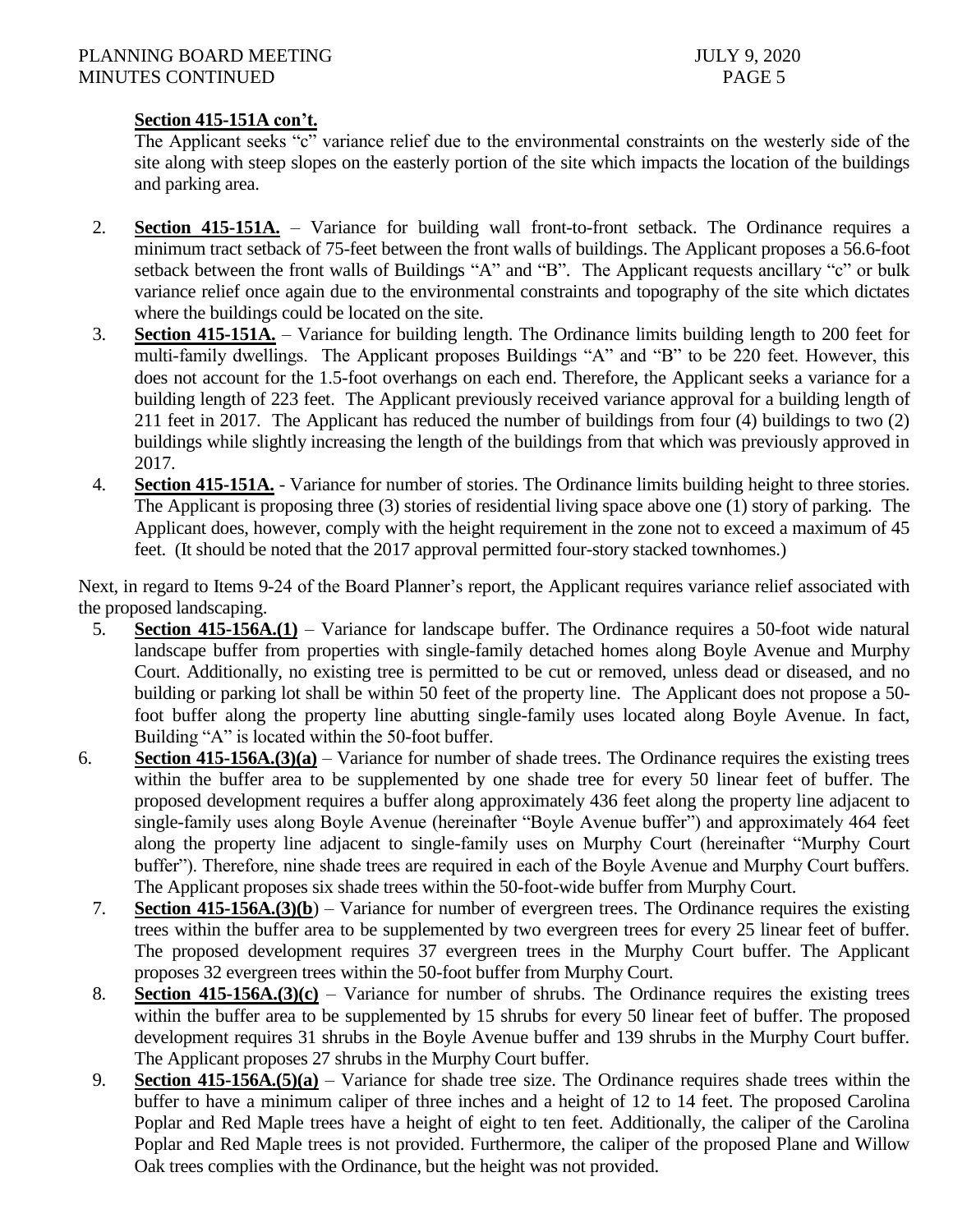- 10. **Section 415-156A.**(5)(c) Variance for shrub size. The Ordinance requires shrubs in buffer areas to be planted at a height of 36 inches. The proposed Green Gem Boxwood and Dense Yew shrubs in the buffer areas have a planting height of 15 to 18 inches.
- 11. **Section 415-156B.(1)** Variance for landscape buffer. The Ordinance requires a 20-foot wide natural landscape buffer from all uses other than single-family detached homes. Additionally, no existing tree is permitted to be cut or removed, unless dead or diseased. The Applicant proposes two modular block walls, a portion of 15 parking spaces, and a portion of the detention/sand filter basin within the 20-foot buffer located along the shared property line with Block 11, Lot 7.01.
- 12. **Section 415-156B.(3)(a)** Variance for number of shade trees. The Ordinance requires the existing trees within the buffer area to be supplemented by one shade tree for every 50 linear feet of buffer. The proposed development is adjacent to a warehouse to the southeast for approximately 459 linear feet (hereinafter "warehouse buffer"). Therefore, nine shade trees are required in the warehouse buffer. The Applicant proposes two shade trees in the warehouse buffer.
- 13. **Section 415-156B.(3)(c)** Variance for number of shrubs. The Ordinance requires the existing landscaping within the buffer area to be supplemented by ten shrubs for every 50 linear feet of buffer. The warehouse buffer requires 92 shrubs to be planted. The Applicant proposes 57 shrubs in the warehouse buffer
- 14. **Section 415-156B.(5)(a)** Variance for shade tree size. The Ordinance requires shade trees within the buffer to have a minimum caliper of three inches and a height of 12 to 14 feet. The Red Maple and Plane trees within the buffer are proposed at a height of eight to ten feet. Additionally, the caliper of these trees has not been specified.
- 15. **Section 415-156B.(5)(c)** Variance for shrub height. The Ordinance requires shrubs in the buffer areas to be planted at a height of at least 36 inches. The Applicant proposes the Green Gem Boxwood and Dense Yew shrubs in the warehouse buffer with a planting height of 15 to 18 inches.
- 16. **Section 415-156B.(7)**  Variance for buffer composition. The Ordinance does not permit more than 25% plantings in the buffer area to be the same species and/or variety of plant. The Applicant proposes 27 Green Gem Boxwood shrubs, which comprises 31% of the species within the warehouse buffer.
- 17. **Section 415-156B.(8)** Variance for planting arrangement. The Ordinance requires buffer plantings to be in a natural staggered pattern. The Applicant proposes the Forsythia in a single row along the basin.
- 18. **Section 415-156C.(1)** Variance for shade trees. The Ordinance requires shade trees to be planted at 40 feet on center along all public streets and specifies certain species of street trees. The Applicant proposes Plane Trees, which is not a listed species.
- 19. **Section 415-156C.(4)** Variance for percentage of variety. The Ordinance limits street trees to 33% of the same species and/or variety. The Applicant proposes three street trees of the same species.
- 20. **Section 415-156D.(3)** Variance for parking lot landscaping size. The Ordinance requires trees in the parking lot landscaped areas to be at least three inches in caliper. The Applicant proposes Red Maple, Eastern Redbud, Zuan Crabapple, Plane Tree, and Yoshino Cherry trees in the parking area. However, only the height of these trees was provided.

The Board and the Applicant engaged in a lengthy discussion regarding landscaping and the need for variance relief. The Applicant stipulated that it would provide enhanced landscaping and will use its best efforts to comply with the landscaping requirements set forth in the R-AH-2 Zone. Further, Mr. McClellan agreed on the record to comply with all of the caliper and minimum height installation sizes of the landscape plantings. The Applicant's efforts may result in the elimination of one or more variances for landscaping. However, the extent of landscaped plantings and whether or not any variances will be eliminated cannot be determined at this time. The landscaping will not occur until the project is under construction and thus, the nature and extent of the proposed landscaping will be addressed in the field.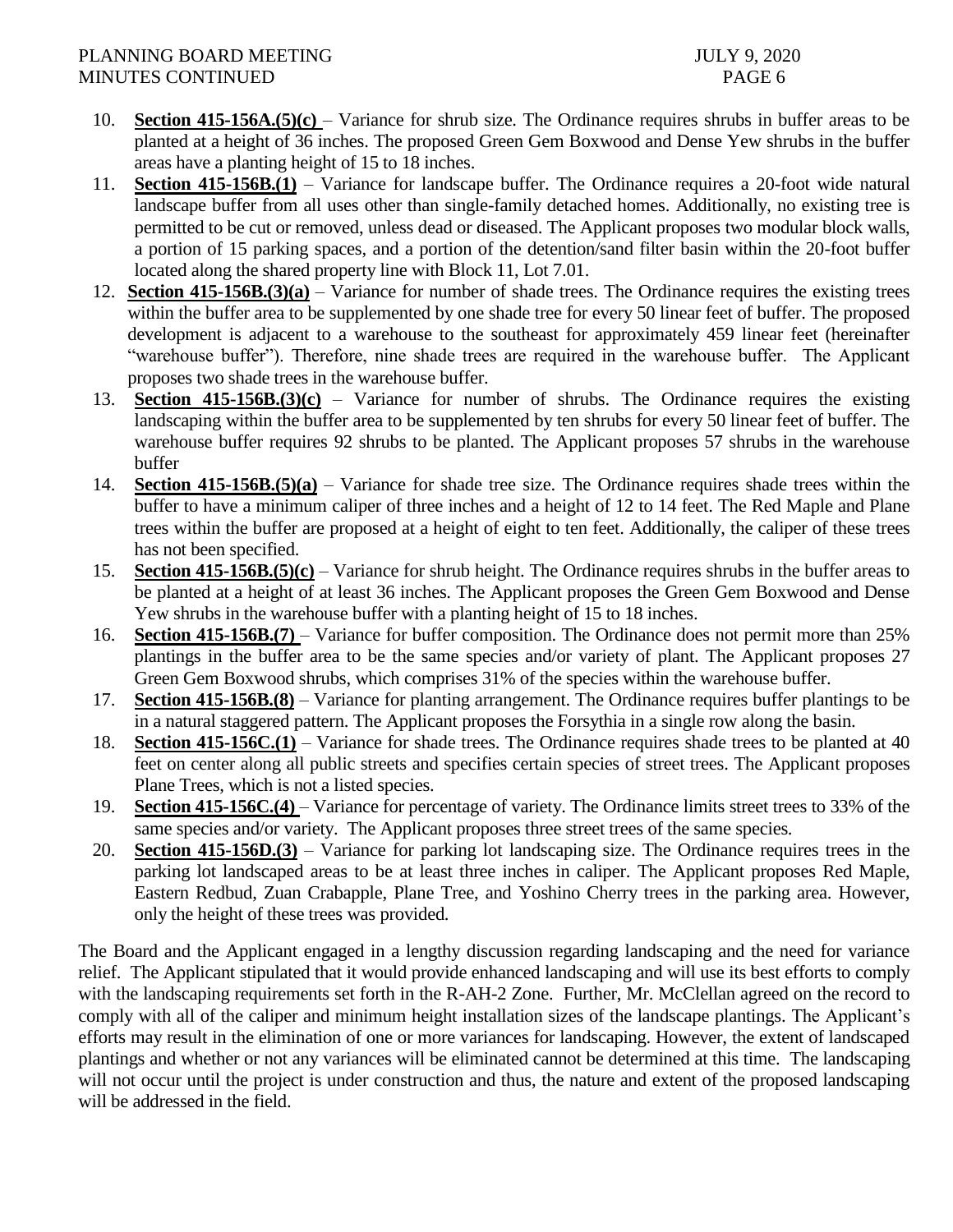Therefore, the Applicant seeks variance relief for all of the variances associated with landscaping as set forth in the Board Planner's report dated July 8, 2020 with the understanding that some variances may eventually be eliminated or, in the alternative the nature and extent of the variances will be reduced as the Applicant supplements and enhances landscaping on the site.

## **Design Waivers**

- 1. **Section 415-157B.(1)** Waiver/exception for wall offset spacing. The Ordinance requires wall offsets to be no more than 30 feet apart. The proposed side façades have wall offsets exceeding 30 feet (from the offset to the rear corner of the building).
- 2. **Section 415-157B.(3)** Waiver/exception for roof offset spacing. The Ordinance requires roof offsets to be no more than 40 feet apart. The proposed side facades have roof offsets exceeding 40 feet (from the roof offset to the corner of the building).
- 3. **Section 415-157J.(2)(a)** Waiver/exception for street address signage. The Ordinance requires each building or individual unit to have street address signage. The Applicant represented that it will comply and thus, no waiver is required.
- 4. **Section 383-2A.** Waiver/exception for tree removal plan. The Ordinance requires a tree removal plan to be filed with every application before the Planning Board for approval of a subdivision, re-subdivision, planned development, conditional use or zoning variance, or prior to any other development requiring tree removal or planting. The Applicant has not provided a tree removal plan, but the Applicant testified that it's going to clear cut trees within the limit of disturbance. However, the Applicant still requires waiver relief.
- 5. **N.J.A.C. 5:21-4.5G.**  Waiver/exception for sidewalk width. The New Jersey Residential Site Improvement Standards requires sidewalks to be at least four feet wide. The Applicant proposes a three-foot, six-inch-wide sidewalk in front of Building 'B'. The Applicant stipulated that it will adjust the sidewalk width to be 4-footwide thus eliminating the need for a waiver.

Mr. McClellan introduced into evidence Exhibit A-2, which he characterized as being an illustrative cross-section, Section A-A dated April 27, 2017, Sheet 1 of 2. A-2 depicts the height of Building A on the site in relation to the height of the adjoining residential property on Boyle Avenue. The houses on Boyle Avenue would basically see approximately 20 feet of the top of Building A from the subject site.

The next witness to testify on behalf of the Applicant was Osvaldo Martinez. Mr. Martinez is a licensed professional Architect in the States of New York and New Jersey. Mr. Martinez addressed Section E Comments contained in the Board Planner's report dated July 8, 2020. In regarding to Item No. 9, Mr. Martinez testified that there will be a refuse room with a trash compactor. He explained that the trash would be wheeled out through the garage to the curb which would then be taken away from the site by a private carting service. He clarified his testimony that when he used the word curb, he did not mean the curb on Shepherd's Lane, but rather, an internal curb within the site. He also testified that each building will have a trash chute.

In regard to Items 10 and 11 of the Board Planner's report, there appear to be discrepancies between the engineering plans and the architectural plans. Mr. Martinez testified that the discrepancies between the engineering plans and the architectural plans would be resolved. In regard to Item No. 14 of the Board Planner's Report, Section 415-129 of the Totowa Borough Code permits appurtenances not for human occupancy to extend up to 5 feet above the permitted height of the zone, if the area does not occupy more than 25% of the roof area. Mr. Martinez testified that the Applicant will be in compliance with the ordinance requirements. He stated the elevator bulkhead would be located on the roof. Mr. Martinez also testified that the Applicant will install HVAC condenser units, which are low in height, on the roof to service the lobby and common areas. Therefore, he stated the Applicant would comply with Section 415-129 of the Borough of Totowa Code.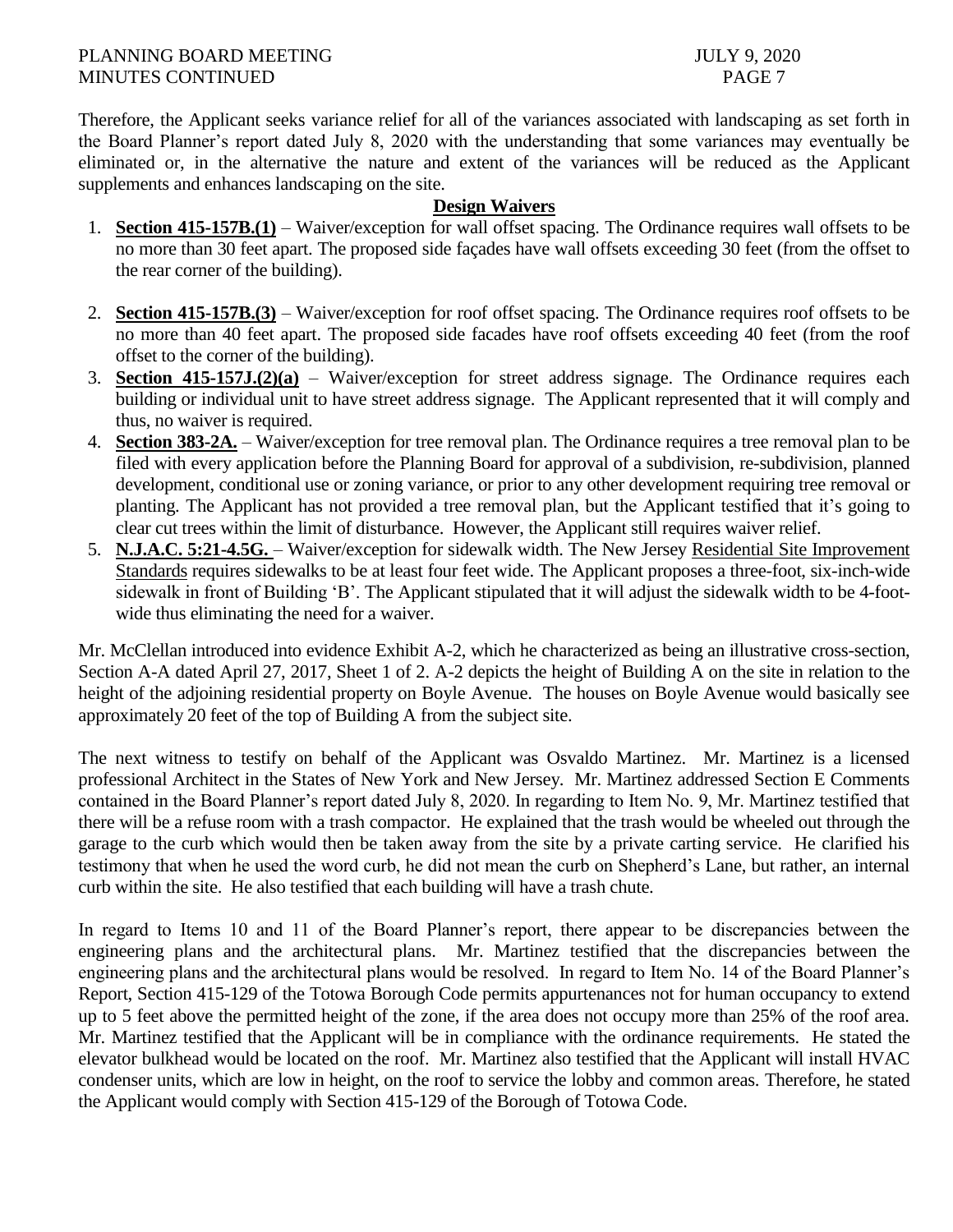Section 415-157 of the Totowa Borough Code provides requirements for building massing, dimensions and architectural design. Ms. Green contends that upon her review of the architectural plans, the building massing of the front and rear façades comply with the ordinance, while the side facades have triggered two variances.

Mr. Martinez testified that in reviewing the exterior of the building and the construction materials to be used, the Applicant put a lot of detail in the longer side of the building. As a result, the Applicant determined that it would not be necessary to make the side of the building more ornate. The Board Planner stated she agreed with the Architect and recommends that the Board grant the variances.

Next, in regard to Item 17, the plans illustrate four two-bedroom units with a "study". The study is approximately 70 square feet in area. The Applicant stipulated that the study would not be converted to a bedroom and the Applicant stipulated that the Applicant will put restrictive language in the lease prohibiting the study from being converted to a bedroom. The Applicant also agreed to comply with the requirements to provide three 3-bedroom affordable units and to submit revised plans showing the location of the 3-bedroom affordable units.

Item 19 of the Board Planner's report addresses the decorative grilles on the garage openings. Mr. Martinez testified that a simple pattern was selected in order to blend in with the rest of the building. The Board Planner stated she has no objection to the type of grilles being used in the garage area.

In regard Item No. 20 of the Board Planner's report, Mr. Martinez confirmed that the building will be sprinklered.

The Board Engineer referenced Item 56 in his report. Item 56 provides "the man-doors from the lobby and refuse/recycling room open into the required 24-foot wide aisle within the garages, potentially conflicting with vehicular traffic. The Architect indicated that he would work with the Board Engineer to resolve the conflict issue with potentially making the doors open in as opposed to opening out or moving the door to the side of the recycling room, as well as any other considerations that would be satisfactory to the Board Engineer.

In regard to refuse collection, the Board requested that the Applicant keep the garbage inside the building until the carting company comes for pickup.

Counsel for the Applicant stated the Applicant will provide sign details.

The next witness to testify on behalf of the Applicant was Charles Heydt, P.P., a licensed Professional Planner in the State of New Jersey. Mr. Heydt testified that he reviewed the Borough of Totowa Master Plan and Zoning Ordinances regarding this application. He testified this site is a 5.59 acre site irregular in shape. He stated the property has severe topographic issues including steep slopes, as well as wet lands and a stream that runs through the property. Mr. Heydt stated that approximately one-third to one-half of the site is able to be developed. As a result, the proposed clustered development option is appropriate for the site. He stated the proposed plan is more efficient than that which was previously approved because the number of buildings was reduced from 4 to 2.

Mr. Heydt testified that the proposed use of the property is a permitted use in the R-AH-2 Zone. The project is an inclusionary project. The Ordinance provides for an inclusionary housing development with a maximum density of 15 units per acre with a 20% set-aside. This application results in a density of 13.2 units per acre for a total of 74 dwelling units. Thus, the application as proposed is in conformance with the allowable density in the R-AH-2 Zone.

Mr. Heydt testified that in regard to building coverage, the maximum permitted building coverage in the zone is 65% and the Applicant proposes a building coverage of 11.2%. In regard to impervious coverage, the maximum allowed in the zone is 80% and the Applicant is proposing 33.2%. Thus, in terms of building coverage and impervious coverage the Applicant is significantly below that which is allowable in the R-AH-2 Zone.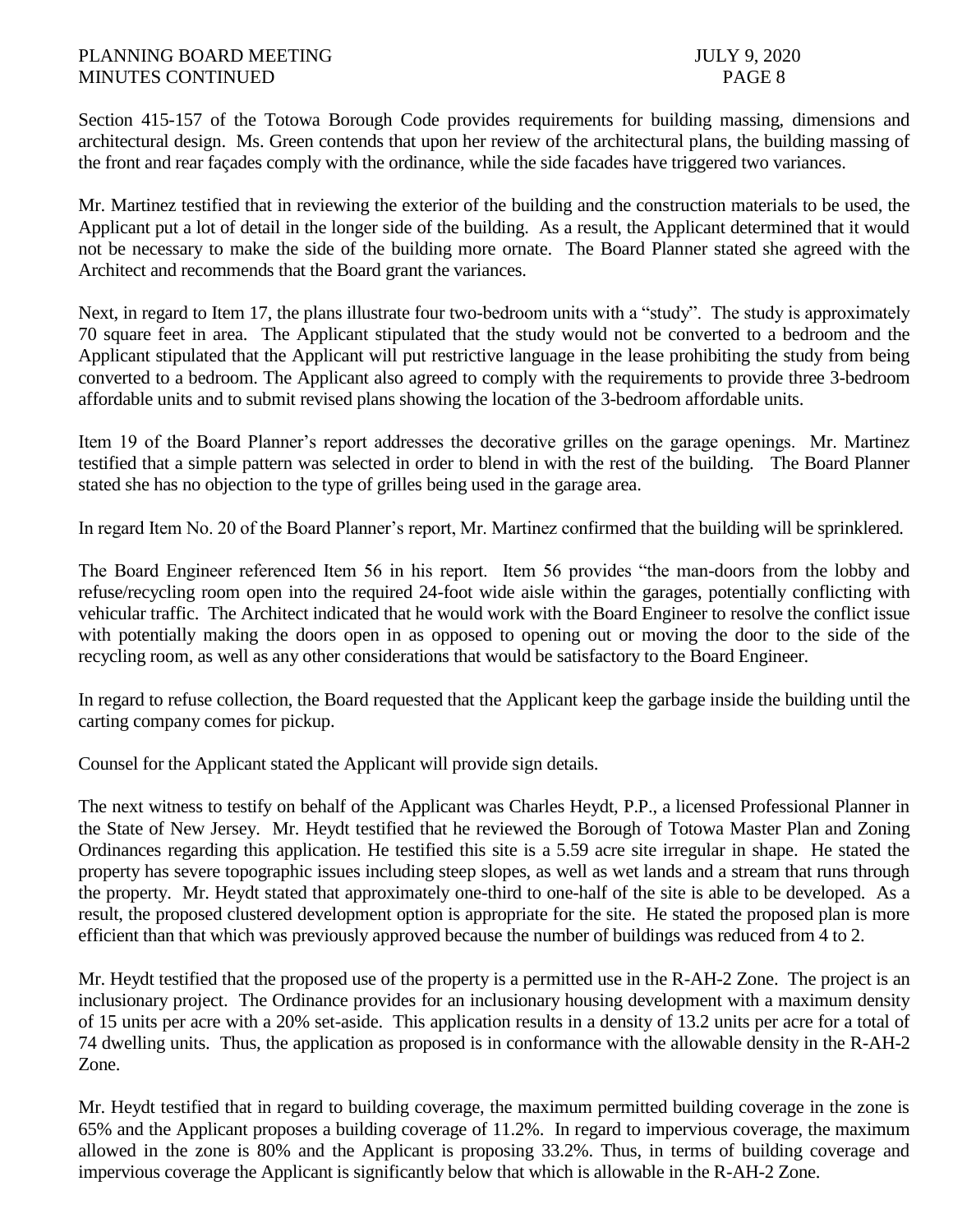The Applicant is proposing three stories of living space for the residential dwellings. However, the Applicant is unable to comply with the number of stories because the three stories of dwelling units are over a one-story garage, thus, resulting in each building containing four (4) stories. The height of each building is less than the 45 foot height maximum allowed in the R-AH-2 Zone.

Mr. Heydt also testified that in regard to the variances for tract setback, the Board previously approved the setback at 31 feet where 40 feet is required. The Board previously approved a building length of 211 feet where 200 feet is required. The Board previously approved the number of stories at four with three residential over one parking as part of the prior application. The tract setback variances are due to the environmental conditions existing on the site. The Applicant attempted to centralize disturbance in order to respect the environmental constraints on the site. Furthermore, the topography increases in elevation from Shepherds Lane and moving towards Boyle Avenue.

The Applicant will also work with the Board's professionals in order to provide a landscape design that will mitigate the visual impact of this project on the residential neighbors on Boyle Avenue.

Mr. Heydt also testified that the southeast boundary adjacent property is located in an industrial zone and the lack of a setback would have a negligible impact on those properties.

In regard to the requirement for a 40-foot setback with a parking area being setback 12.6 feet, Mr. Heydt stated the variance would be justified. The need for the variance is a product of addressing the environmental conditions existing on the site. Centralizing disturbance and proposing development where it is located is done to respect the environmental constraints on the site. The Applicant will also provide landscaping and buffering relative to the setbacks in order to minimize the impact from not being able to meet the setback requirements.

With respect to the variances for building length, the Applicant has designed the buildings in order to centralize disturbance on the site in order to respect the existing environmental constraints on the property. In addition, the Applicant has designed the buildings to eliminate massing and to provide for articulation of the façade to enhance the aesthetics of the buildings.

With respect to the request for variance relief for the various items of landscaping, Mr. Heydt supports the agreement between the Board and the Applicant to have the Board address all the variances for landscaping at this time with the understanding that the Applicant will provide an enhanced landscaping plan and will meet with the Board's professionals to supplement the landscaping plan to the satisfaction of the Board's professionals.

Mr. Heydt testified the Applicant was entitled to ancillary "c" or bulk variance relief under the Municipal Land Use Law pursuant to N.J.S.A. 40:55D-70c(1) on the basis of hardship due to the topography of the site, steep slopes, the shape of the property and the environmental constraints relative to the wetlands that exists on the site and the stream that runs through the site.

Next, Mr. Heydt indicated that the Applicant is also entitled to ancillary "c" or bulk variance relief under the Municipal Land Use Law pursuant to N.J.S.A. 40:55D-70c(2). Mr. Heydt stated that the Applicant complies with the major components set forth in the R-AH-2 Zoning Ordinance, including but not limited to, the Applicant is proposing an inclusionary development thus the use is a permitted use. The density of 15 units per acre with a 20% affordable housing set-aside is also being complied with.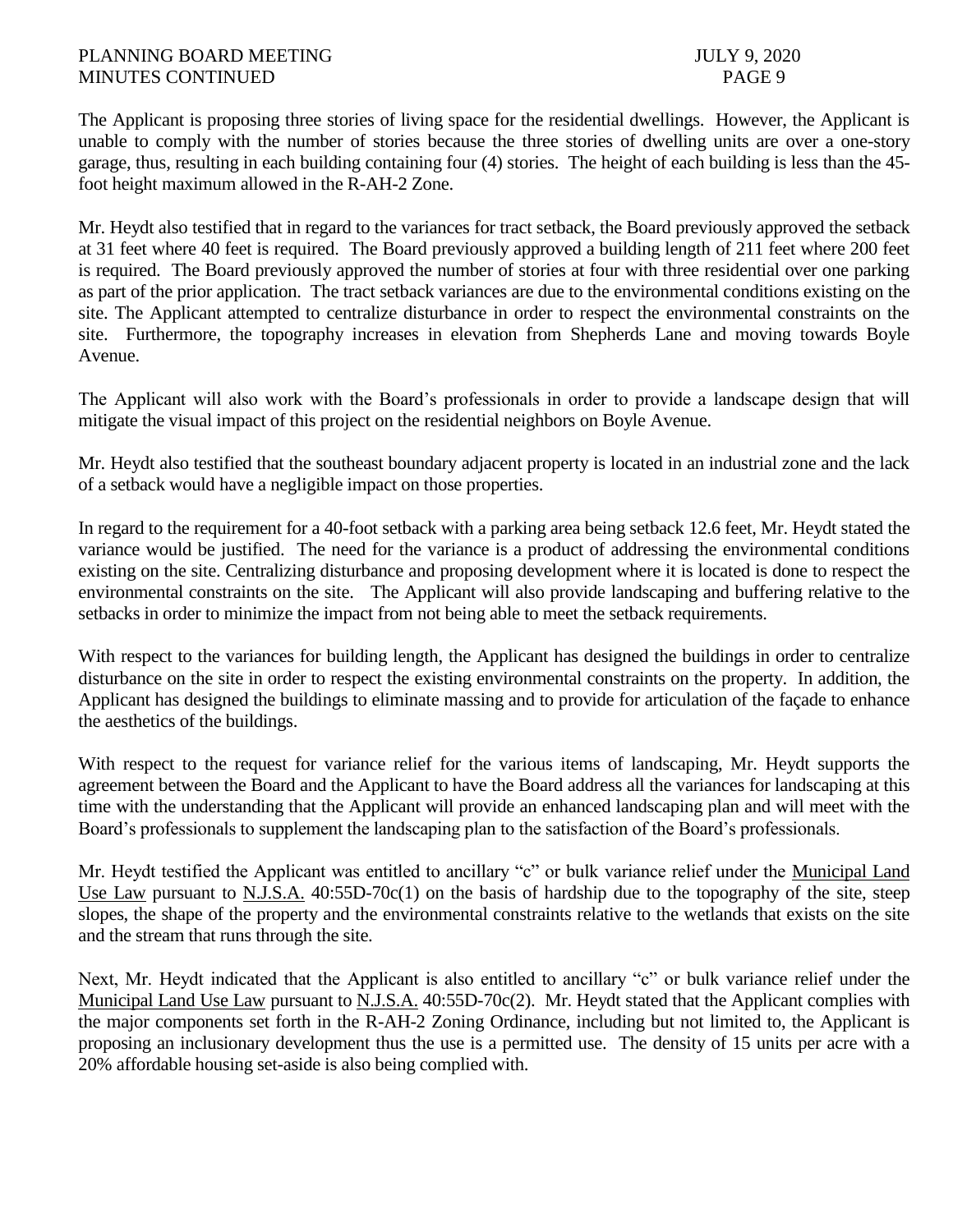In regard to the positive criteria, Mr. Heydt testified in regard to purposes of the Municipal Land Use Law pursuant to N.J.S.A. 40:55D-2 which would be advanced by the approval of this application. Mr. Heydt testified that 2(a) would be satisfied because the approval of this application would promote the public health, safety, morals and general welfare.

Also, the proposed application is for an inclusionary development with a 20% set-aside for affordable housing. 2(e) would be satisfied which is to promote the establishment of appropriate population densities that will contribute to the well-being of persons, neighborhoods and communities; 2(i) would be satisfied which is to promote a desirable visual environment through creative development techniques and good civic design and arrangement.

In regard to the negative criteria, Mr. Heydt testified that the application for variance relief can be granted without substantial detriment to the public good and without substantially impairing the intent and purpose of the Zone Plan and Zoning Ordinance. Mr. Heydt testified that the Applicant's professionals will work along with the Board's professionals in regard to the parking layout and traffic circulation to insure that it is safe and efficient. The Applicant will also provide additional buffering and screening and landscaping along the perimeter in order to provide additional screening for the neighboring residential properties on Boyle Avenue. Furthermore, the site is located within the R-AH-2 Zone. The Applicant is proposing an inclusionary housing development with less than the maximum density of 15 units per acre while providing a 20% affordable housing set-aside. Thus, the application is in conformance with the Borough's Master Plan.

A motion was offered by Commissioner Campilango and seconded by Commissioner Murphy to open the public portion of the meeting.

Nine agreed to a roll call vote… 9-0

Erin Yannarelli, a resident at 308 Boyle Avenue, Totowa, New Jersey.

Ms. Yannarelli requested information in regard to the number of two-bedroom dwelling units and the number of three-bedroom units that will be provided on-site. She asked whether or not the units would be for sale units or rental units. She inquired as to how many elevators would be in each building.

The Applicant responded that there will be three three-bedroom units in total on-site and there will be sixty-five two-bedroom units on-site. The remainder will be one-bedroom units. The Applicant also confirmed that the units would be for rent and not for sale units. There will also be one elevator located in the center of each building.

Ms. Yannarelli asked a question regarding the height of the building on this site in relation to the height of her house on Boyle Avenue. It was explained that approximately 25+/- feet of the building on the subject Property would be visible to her.

The Applicant also represented that with respect to the retaining wall it will have a 6-foot high solid fence and the Applicant will plant shrubbery between the wall and the fence to further buffer the site.

Ms. Yannarelli indicated she was opposed to the project because it would bring too many new school children into the school and would present traffic issues.

There were no further members of the public present who addressed the Board.

A motion was offered by Commissioner Campilango and seconded by Commissioner Murphy to close the public portion of the meeting.

Nine agreed to a roll call vote… 9-0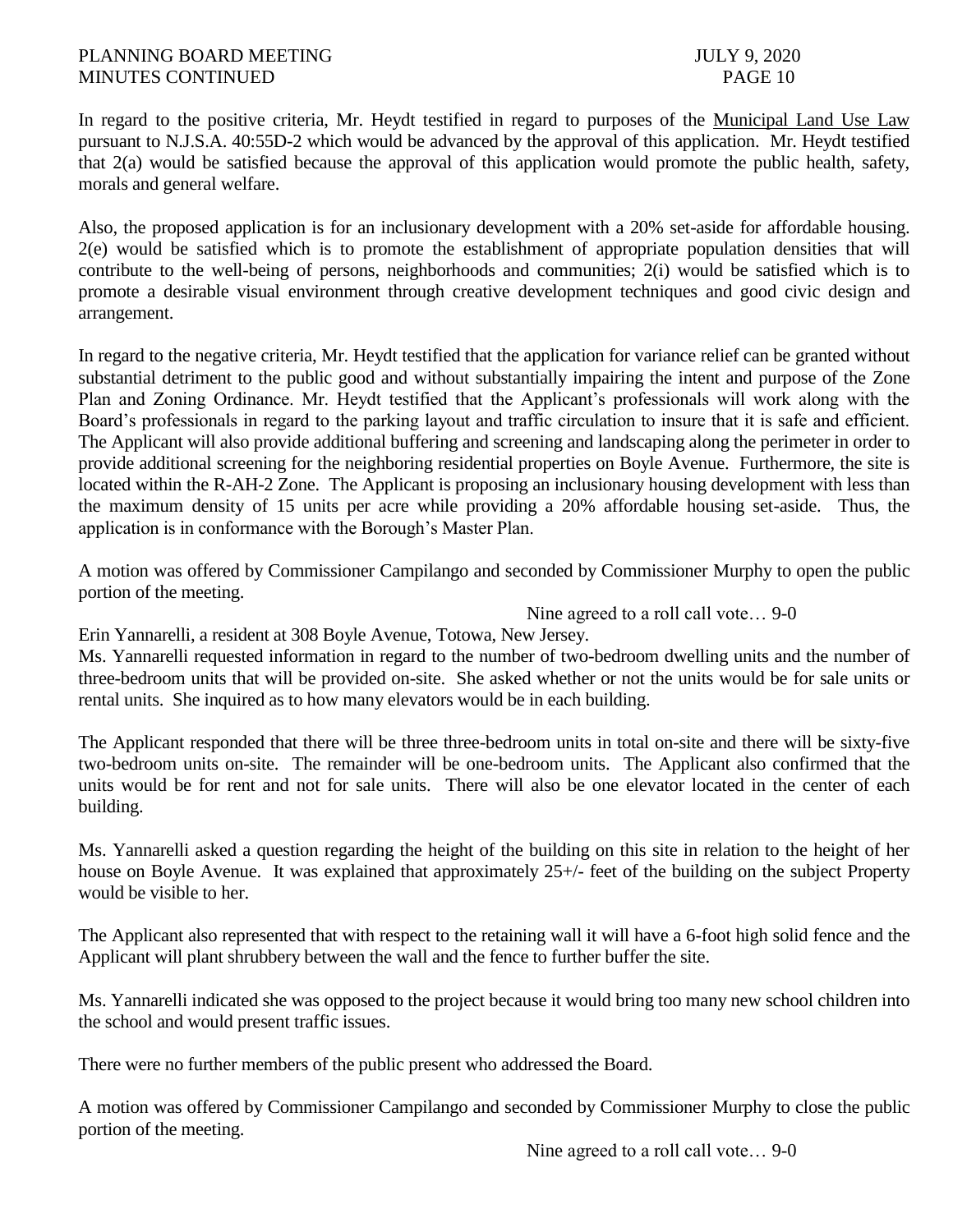# PLANNING BOARD MEETING JULY 9, 2020 MINUTES CONTINUED PAGE 11

A motion was offered by Commissioner Campilango and seconded by Commissioner Murphy to approve the Preliminary and Final site plan approval, Ancillary "c" bulk variance relief, Design waiver relief and a de minimis exception from the Residential Site Improvement Standards as presented. This approval is subject to and contingent upon the following conditions and will be memorialized in a Resolution at a future date:

- 1. The development of the site shall take place in strict conformance with the testimony, plans and drawings which have been submitted to the Board with this Application.
- 2. The Applicant represents that all of its representations and stipulations made either by it or on its behalf to the Borough of Totowa Planning Board are true and accurate, and acknowledges that the Planning Board specifically relied upon said stipulations in the Board's granting of approval. If any representation or stipulation is false, this approval is subject to revocation.
- 3. This approval is granted strictly in accordance with any recommendations set forth on the record by the Planning Board at the time of the public hearing on July 9, 2020.
- 4. The granting of this application is subject to and conditioned upon the Applicant complying with all terms and conditions set forth in the Board Engineer's review report prepared by Thomas R. Lemanowicz, P.E., Alaimo Group, and dated, July 6, 2020.
- 5. The granting of this application is subject to and conditioned upon the Applicant complying with all terms and conditions set forth in the Board Planner's review report prepared by Darlene A. Green, P.P., AICP, Maser Consulting, P.A., and dated July 8, 2020.
- 6. The granting of this application is subject to and conditioned upon the Applicant constructing fifteen (15) affordable housing units on-site in conformance with the latest procedural and substantive rules for affordable housing as determined by the Courts or other applicable regulatory or administrative agency having jurisdiction over this matter. This includes the three three-bedroom affordable units.
- 7. The Applicant shall be responsible for retaining a qualified administrative agent to manage affordable units.
- 8. The granting of this application is subject to and conditioned upon the Applicant complying with all applicable affordable housing requirements.
- 9. The granting of this application is subject to and conditioned upon the review and approval of the site plan by the Totowa Borough Emergency Services and the Totowa Fire Official.
- 10. The granting of this application is subject to and conditioned upon the Applicant entering into a Developer's Agreement with the Borough of Totowa and that a performance bond shall be posted for the proposed improvements.
- 11. The granting of this application is subject to and conditioned upon the Applicant providing a restriction in the Lease prohibiting the study from being converted to or used as a bedroom. The Applicant shall provide a copy of the restrictive language in the Lease to the Board Attorney and Board Planner for review and approval.
- 12. The granting of this application is subject to and conditioned upon the Applicant submitting a landscape plan in accordance with the testimony before the Planning Board and the nature and sufficiency of the landscape plan shall be subject to the review and approval of the Board Planner and Board Engineer. Additionally, the landscape plan must show the required street trees along Shepherd's Lane in accordance with Section 415-156. The Applicant shall comply with the caliper and installation height required by the ordinance for all required landscaping.
- 13. The granting of this application is subject to and conditioned upon the Applicant submitting a site lighting plan in compliance with Section 415-152 of the Borough Ordinance.
- 14. The granting of this application is subject to and conditioned upon the Applicant installing guide rail and safety fencing where retaining walls are parallel to the roadway. Guide rails shall be provided along Shepherds Lane in the vicinity of the head wall at the westerly corner of the subject property. A safety fence shall be provided along the top of retaining walls four (4) feet high and above.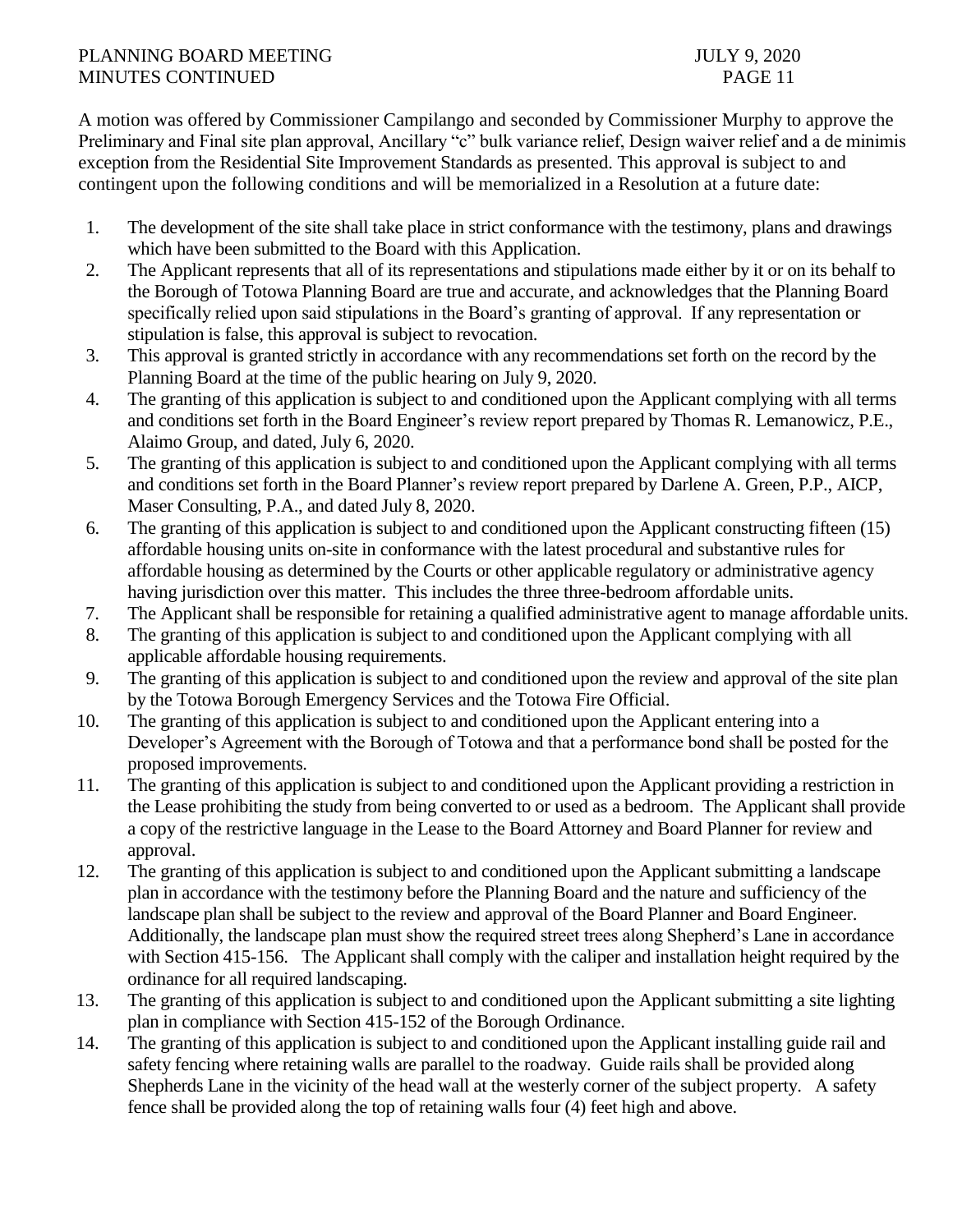# PLANNING BOARD MEETING JULY 9, 2020 MINUTES CONTINUED PAGE 12

- 15. The granting of this application is subject to and conditioned upon the Applicant submitting a detailed Stormwater Operation and Maintenance Manual which shall be subject to the review and approval of the Board Engineer.
- 16. The granting of this application is subject to and conditioned upon the review and approval of the submitted plans by the Totowa Borough Water and Sewer Departments.
- 17. The granting of this application is subject to and conditioned upon the approval of the New Jersey Department of Environmental Protection, if required.
- 18. The granting of this application is subject to and conditioned upon the approval of the Passaic County Planning Board, if required.
- 19. The granting of this application is subject to and conditioned upon the approval of the Hudson-Essex-Passaic Soil Conservation District.
- 20. The granting of this application is subject to and conditioned upon the Applicant revising the parking layout, and circulation plan to the satisfaction of the Board Engineer.
- 21. The granting of this application is subject to and conditioned upon the number, type and location of directional signs and other traffic related signs in the parking area being amended and said amendments shall be subject to the review and approval of the Board Engineer.
- 22. The Board's approval cannot be construed to be an approval by the Board of any encroachments from neighboring properties onto the subject Property.
- 23. The granting of this application is subject to and conditioned upon the Applicant retaining the garbage inside each building until the carting company comes on-site to pick up the garbage.
- 24. The granting of this application is subject to and conditioned upon the submission of revised plans which shall be reviewed and approved by the Board Engineer and Board Planner. The plans shall not be signed by the Board Secretary and Chairman until the revised plans have been reviewed and approved by the Board Engineer and Board Planner.
- 25. The granting of this application is subject to and conditioned upon the Applicant providing assigned parking spaces. If there is any fee for parking as it relates to the affordable units, any amount charged for parking shall be deducted from the gross rent due and owing from the affordable unit.
- 26. All terms and conditions set forth in the prior Resolution of the Planning Board shall remain in full force and effect except as satisfied or amended and not in conflict with this approval.
- 27. The granting of this application is subject to and conditioned upon the Applicant opening and maintaining an escrow account with the Borough of Totowa and keeping the account current with sufficient funds for professional review and inspection fees.
- 28. This approval is subject to the payment in full by the Applicant of all taxes, fees, escrows, assessments and other amounts due and owing to the Borough. Any monies are to be paid by the Applicant within twenty (20) days of said requests by the Board Secretary.
- 29. Certification that taxes are paid current to date of approval.
- 30. Subject to all other applicable rules, regulations, ordinances and statutes of the Borough of Totowa, County of Passaic, State of New Jersey or any other agency or entity having jurisdiction hereunder.

Nine agreed to a roll call vote… 9-0

A motion was offered by Commissioner Campilango and seconded by Commissioner Zarek to approve the Planning Board Minutes of June 25, 2020 as prepared.

Seven agreed on a roll call vote……….7-0

Commissioner Niland & Councilman D'Angelo abstained